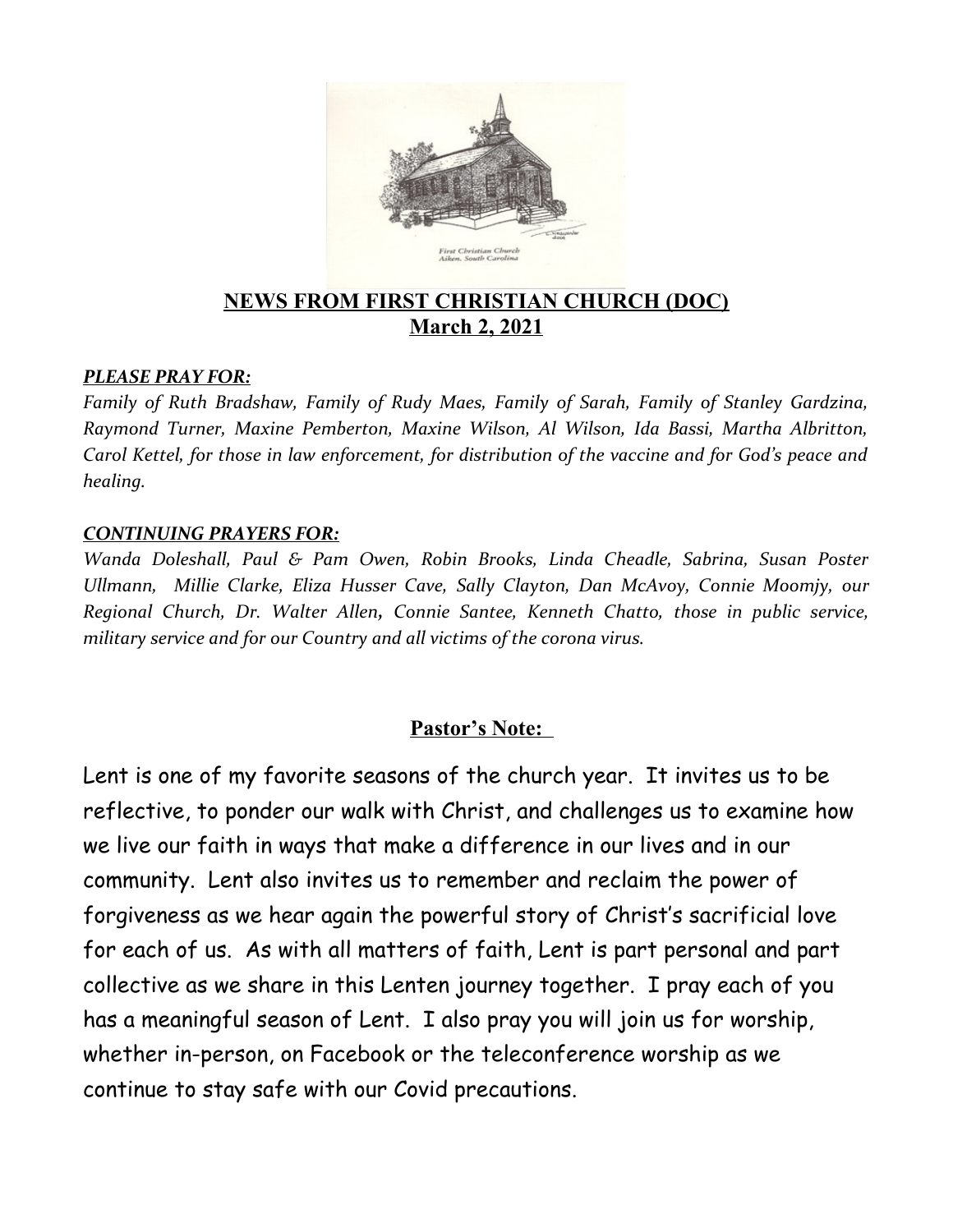

# **DWF INVITATIONAL LENTEN BIBLE STUDY** :

 Wednesdays at noon in March, we will be studying Jesus' route to the cross, looking at stops along the way starting from the prayer in the Garden of Gethsemane to the point his body is placed in the tomb. This study will combine scripture, art and music and is open to all women and men of the church, and their family / friends.

# **DWF SPRING WORKSHOP**

The Annual DWF Spring Workshop will be held virtually on Saturday, March 20, 2021.at 10:00 am via ZOOM. The theme is "Regroup, Renew and Rejoice" and the cost is \$20.00. You can register through the Regional Office or contact the church office and we will forward a copy of the form.

# **HOLY WEEK WORSHIP** :

| Wednesday, March 31 | final Lenten Bible Study session 12 noon                  |  |
|---------------------|-----------------------------------------------------------|--|
| Sunday, March 28    | Palm Sunday Service (in-person & Facebook) 11:00 am       |  |
| Thursday, April 1   | Maundy Thursday Communion Service                         |  |
|                     | (In-person and Facebook) 6pm                              |  |
| Friday, April 2     | Good Friday Service (In-person and Facebook) 12n          |  |
| Sunday, April 4     | Easter Sunday Garden Service (in-person and Facebook) 8am |  |
|                     | <b>Easter Sunday Traditional Service</b>                  |  |
|                     | (in-person and Facebook) 11am                             |  |

# **FLOWERS FOR OUR CROSS EASTER SUNDAY, APRIL 4, 2021**

Following our Easter Sunday Worship Service, we will be decorating our outside cross with fresh flowers, to celebrate Christ's resurrection. Everyone is asked to bring some fresh flowers which you can place on the cross. This has been an Easter tradition at FCC for several years. Containers with water will be located by each entrance door, where you can leave your flowers during the Worship Service. Thank you for your participation in this event as we demonstrate our joy to passing traffic and neighbors.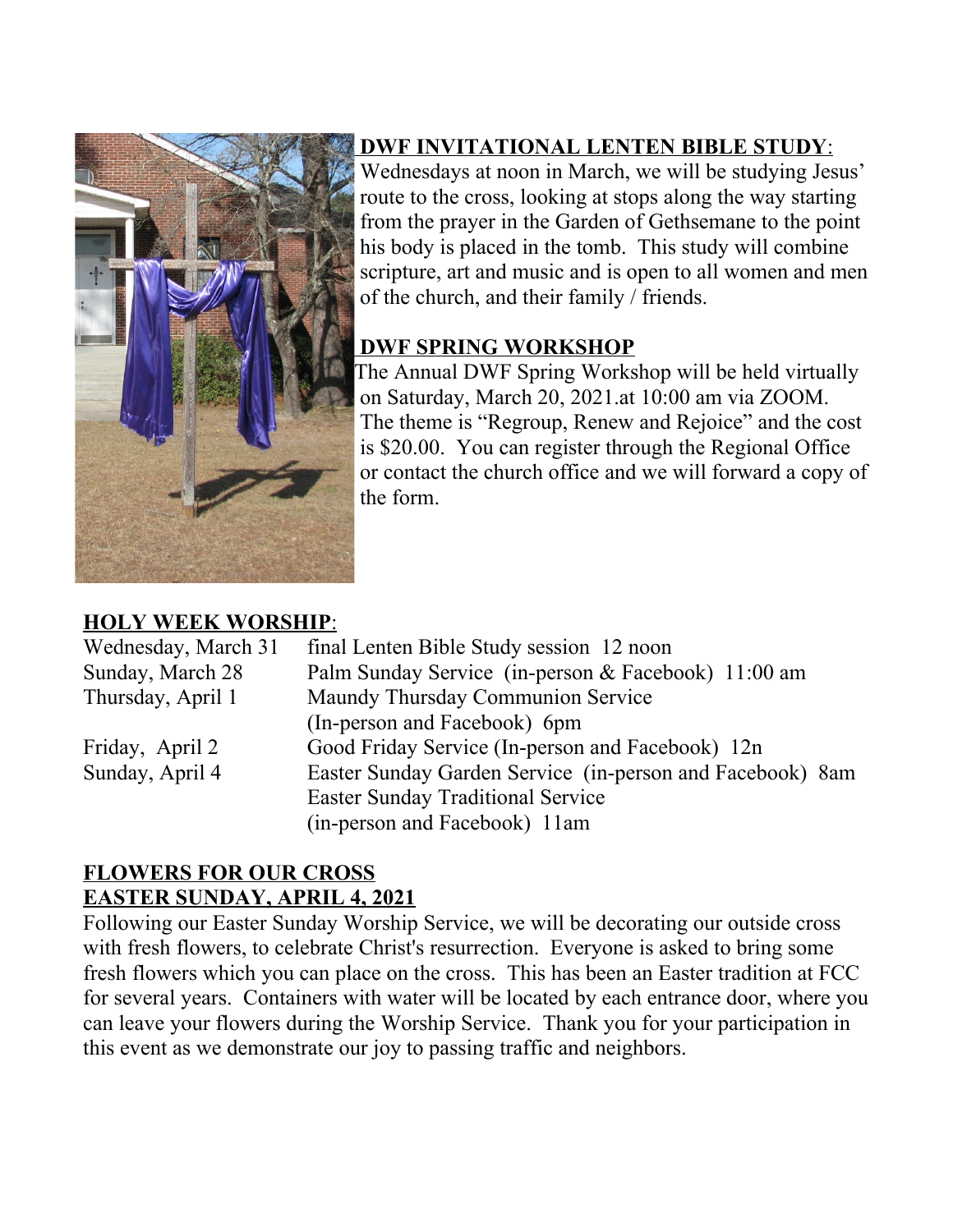

# **CHRISTIAN CHURCH (DOC) EASTER SPECIAL DAY DISCIPLES MISSION FUND OFFERING**

On Easter Sunday, April 4, 2021, you will have the opportunity to participate in a Disciple Million Fund Easter Offering. Money collected through this offering will be used by the general ministries of the Christian Church, Disciples of Christ, across the United States, Canada and around the world. The following is a listing of these general ministries:

> Center for Faith and Giving \* Central Pastoral Office for Hispanic Ministries \* Communication Ministries \* Christian Unity and Interfaith Ministry \* Disciples of Christ Historical Society \* Disciples Home Missions \* Disciples Women \* Division of Overseas Ministries \* Higher Education and Leadership Ministries \* National Benevolent Association \* National Convocation \* New Church Ministry \* North American Pacific/Asian Disciples \* Office of the General Minister and President \* Treasury Services

By giving of our fruits to tend to our church's ministries, we can care for, nurture and help "more people, from our doorsteps to the ends of the earth." Please consider your participation. Thank you. 

### **WEEK OF COMPASSION OFFERING 2021**



 WOW!! Due to the Congregations love and commitment, to date \$1282.73 has been collected for the "Let love flow" Week of Compassion Offering. Thanks to each and everyone of you who contributed . Please know that this is a shining example of "The Loving Church with Jesus at Heart!" Thank you for your generosity and it is